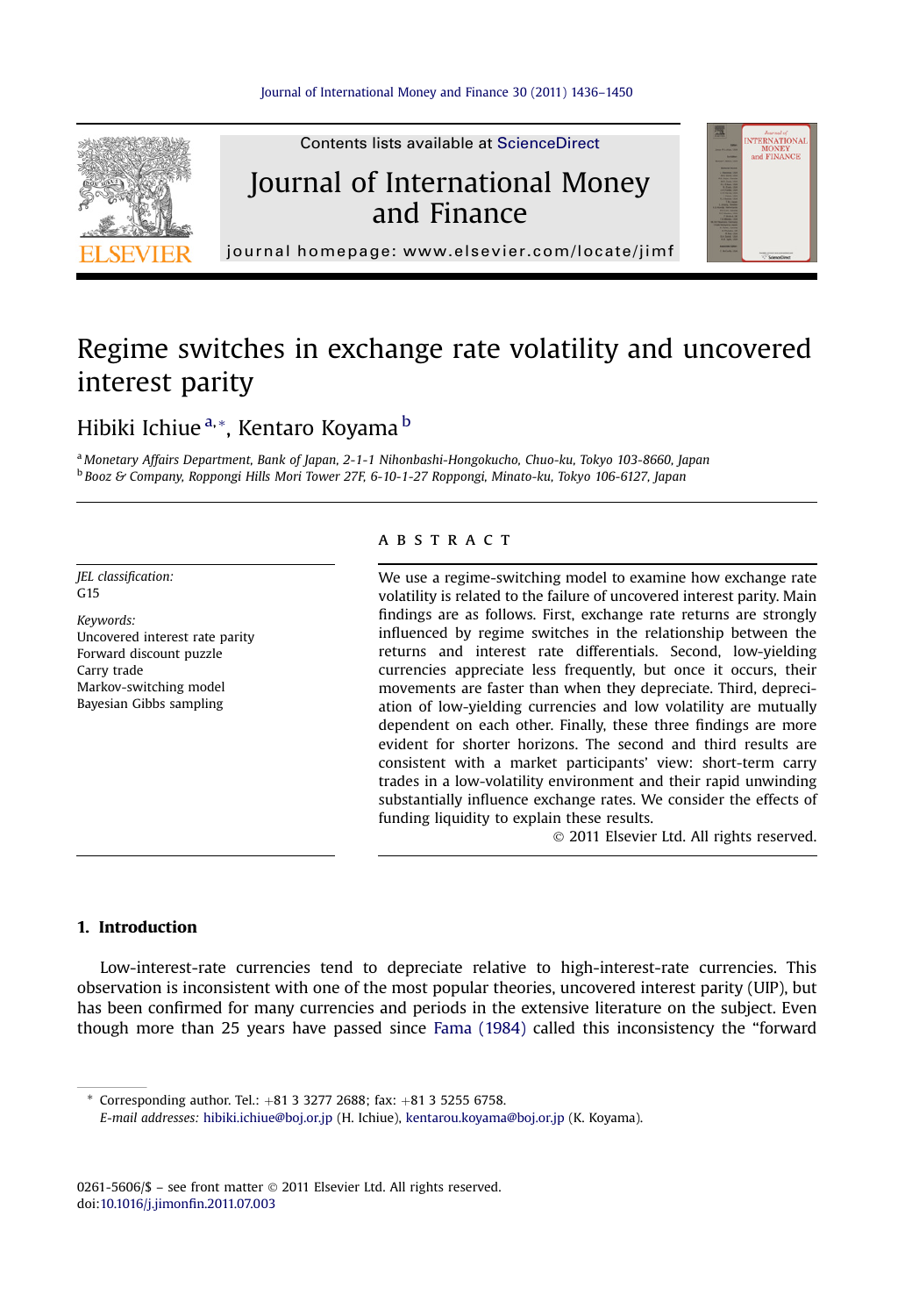discount puzzle", the failure of UIP is still one of the most prominent puzzles in economics. In fact, there is no consensus on how to explain the puzzle yet, and researchers still continue to tackle the problem.<sup>1</sup>

In contrast, many market participants including monetary authorities have reached a consensus that depreciation of low-interest-rate currencies has been influenced by carry trade activities in a lowvolatility environment.<sup>2</sup> This view is well described in the speech of [de Rato \(2007\),](#page--1-0) then Managing Director of the IMF. He said that the carry trades at that time reflected the environment of low volatility and wide interest rate differentials, and exerted downward pressure on one of the lowest-interest-rate currencies, the Japanese yen. This pressure, in fact, resulted in the gradual depreciation of the yen until the middle of 2007. He also warned that unwinding of carry trades could lead to rapid reversal movements of exchange rates, mentioning the episode that a disruptive reduction in carry trade positions forced the yen into sharp appreciation in October 1998.<sup>3</sup> His warning, in fact, materialized. After the middle of 2007, the yen sharply appreciated several times while volatility increased and carry trades were unwound. In particular, after the bankruptcy of Lehman Brothers in September 2008, the yen appreciated by more than 15 percent against the U.S. dollar in three months. As illustrated in the episode of the yen, low-interest-rate currencies have experienced gradual depreciation and sharp appreciation. This behavior of exchange rates is described among currency traders that "exchange rates go up by the stairs and down by the elevator".

[Brunnermeier and Pedersen \(2009\)](#page--1-0) construct a theoretical model in which volatility and financial positions influence each other, although this model does not focus on the foreign exchange markets. In this model, speculators borrow from financiers, who accept speculators' positions as collateral but require margins to control the risk of losses on the collateral. The margins must be financed with the speculators' own capital. So, when financiers set higher margins, speculators are more likely to hit funding constrains and be forced to reduce their positions. Such forced reductions in speculator positions increase volatility and thus the risk of losses on the collateral, which forces financiers to set even higher margins. [Brunnermeier and Pedersen \(2009\)](#page--1-0) call the mutually dependent relationship between volatility and speculators' positions through margins "the margin spiral". In their model, the market switches between two equilibriums: one is the low liquidity equilibrium with high volatility and reduced positions, while the other is the high liquidity equilibrium with low volatility and increased positions.

Only recently, a few papers including [Brunnermeier et al. \(2009\)](#page--1-0) empirically study the relationship between exchange rate returns and market volatility. They find that low-interest-rate currencies are more likely to sharply appreciate when VIX, a stock market volatility measure, is higher. [Brunnermeier](#page--1-0) [et al. \(2009\)](#page--1-0) also argue that sharp appreciation of low-interest-rate currencies may be the underlying cause of the failure of UIP. That is, speculators may require risk premiums for taking short positions in low-interest-rate currencies, with which speculators would face losses when the low-interest-rate currencies sharply appreciated. If so, the premiums move depending on the interest rate differentials. The time-varying premiums may be a source of the failure of UIP, in which the premiums are assumed to be time-invariant.

We study what role exchange rate volatility, rather than stock market volatility, plays in the failure of UIP. To this end, we apply a regime-switching model to exchange rate data. The idea of using regimeswitching models for examining exchange rates is not new. After [Hamilton \(1989\)](#page--1-0) proposed the regime-switching model to examine the persistency of recessions and booms, many papers, including [Engel and Hamilton \(1990\), Bekaert and Hodrick \(1993\), Engel \(1994\), Bollen et al. \(2000\),](#page--1-0) and

<sup>1</sup> See [Chinn and Meredith \(2004\), Lusting and Verdelhan \(2007\), Alvarez et al. \(2009\), Burnside et al. \(2011\)](#page--1-0) and [Plantin and](#page--1-0) [Shin \(2011\)](#page--1-0) for instance.

 $2$  A simple definition of carry trade is "borrowing in a low-interest-rate currency to invest in a higher one to earn the interest differential".

 $3\,$  de Rato said, in his speech: "As a result, despite a large current account surplus, there has been downward pressure on the yen in the short run. Indeed, in real effective terms, the yen is now at a 20-year low". "The carry trade is not a consequence of global imbalances. Rather, it reflects the globalization of financial markets and the current environment of low volatility and wide interest rate differentials". "Moreover, both financial markets and countries are exposed to risks if there is a sudden reversal of financial flows. For example, a disruptive unwinding of carry trade positions occurred in October 1998, when the U.S. dollar fell by 15 percent against the Japanese yen in 4 days".